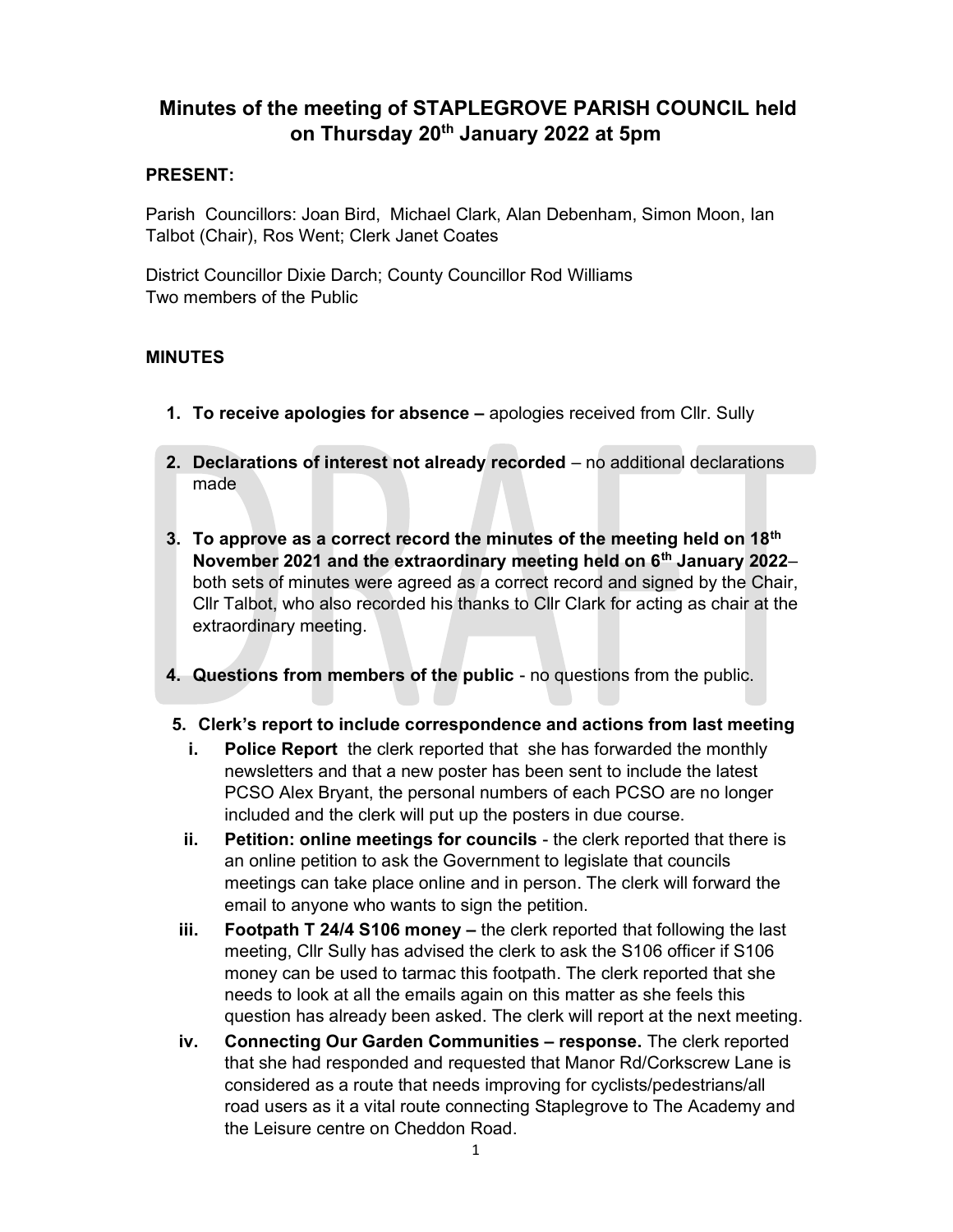- v. Grove the clerk reported that since the last meeting, the tree felling had been completed and through a combined effort of councillors and residents; new trees had been planted, bug hotels constructed and woodland bulbs planted.
- vi. Correspondence the clerk reported that she had circulated latest emails from Somerset Waste Partnership on the new recycling systems.

Cllr Talbot asked that item 14 Queen's Platinum Jubilee be taken now before the budget item as any potential spend for the Jubilee needs to be added into the proposed budget. This was agreed. (see item 14)

- 6. Budget 22-23 and Parish Precept agree budget and precept for next financial year - Cllr Talbot presented the draft budget for 2022/23 and asked that £750 is added in to cover costs for celebrating the Queen's Platinum Jubilee and that the precept request to Somerset West and Taunton (SWT) also be increased by £750. Cllr. Talbot explained that his budget projects running costs of £14,910 for 2022/23 and he proposes using £2000 of the council's reserves to meet this and requesting precept of £12,910 which equates to about £16 per household for the year. Cllr Talbot proposed that his recommendation on budget and precept and use of reserves is agreed. All councillors agreed to his proposal.
- 7. North Taunton Development update to include Wetlands Application 34/12/0017 – Cllr. Talbot reported that after the well-attended extraordinary meeting on 6<sup>th</sup> January the Parish Council had submitted its list of objections and included more reference to potential increased risk of flooding in the area. The consultation period has been extended by a further 2 weeks as the applicant had the wrong address on the application. Discussion took place on the phosphates issues with contributions from Cllrs Debenham, Darch, Talbot and Williams, it is accepted that this application is being made to 'unlock' the planning application (34/19/0036) of phase 1A housing but leaves the question what about phosphate mitigations for the remaining phases of house building? On the question of the calculations on phosphate removal, Natural England will decide if the calculations 'pass muster' and Somerset West and Taunton are beholden to their decision. In summary, this is a national problem and needs a wider strategic solution that will bring about changes in land management and some farming practices.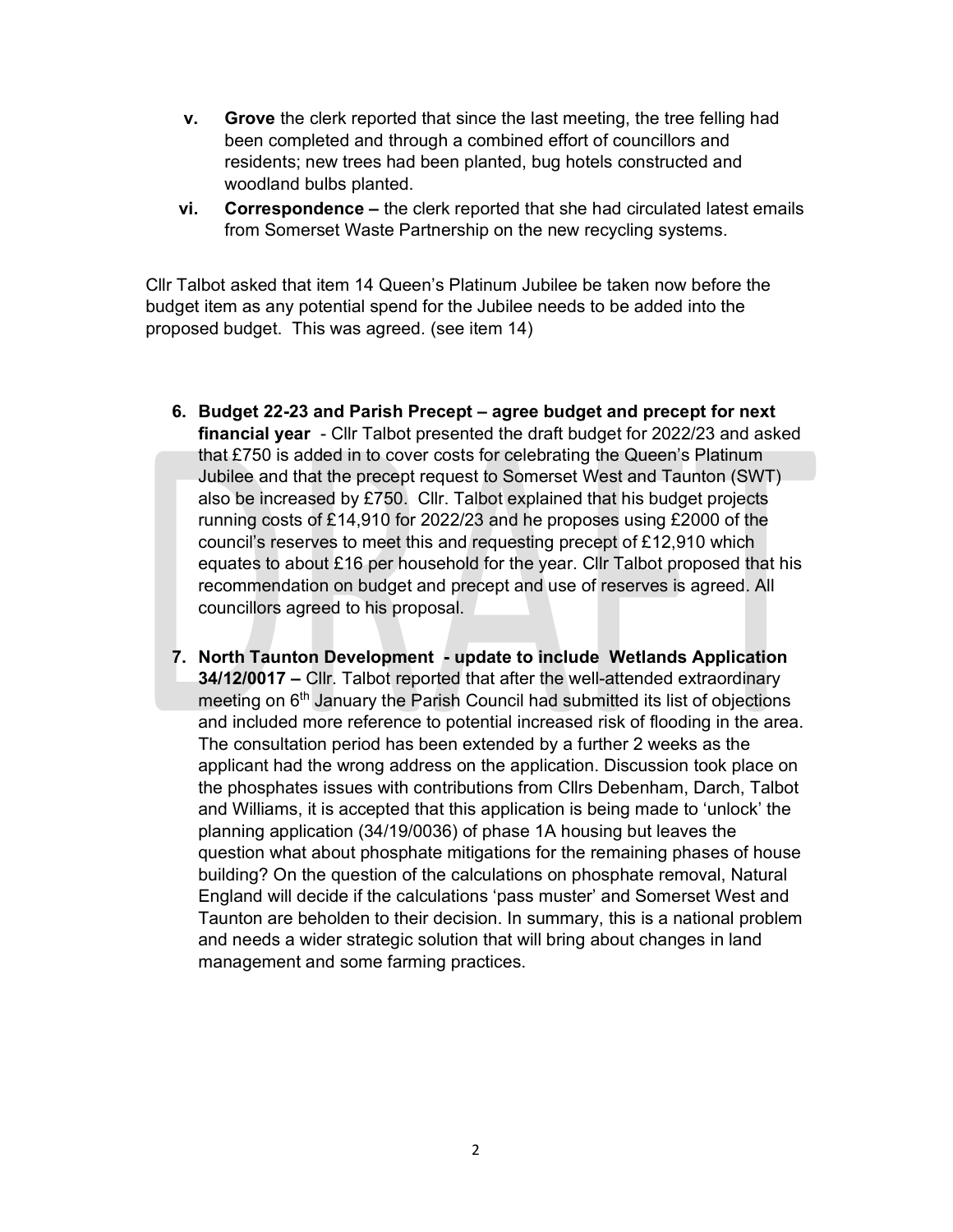- 8. Community Governance Review Taunton Town Council update clerk reported that following the meeting on January  $6<sup>th</sup>$ , she had submitted the Parish Council comments which stated that the council's preference was for the parish to stay as it is and that the unparished area of Taunton should become 'parished'. Cllr. Talbot said he had attended the Somerset Association Local Councils zoom meeting with the other 'affected' parishes. The majority view was that Parishes wanted to stay as an independent parish. Kingston St Mary had submitted a proposed minor boundary change which affects Staplegrove. The first stage of the consultation closed on  $12<sup>th</sup>$  January, the next stage will be the proposal for the new Taunton Town parish area.
- 9. Somerset Unitary update Cllr Williams gave an update, there is a very detailed programme plan and a new programme manager, Alyn Jones has replaced Carlton Brand. The next meeting of the Local Government Reorganisation ( LGR) Advisory board is on 3rd February and is open to anyone, the clerk will forward the invitation. The clerk reported that the next meeting for Parish/Town Council chairs and clerks is an on-line meeting on February 17<sup>th</sup>. No further update on Local Community Networks.

#### 10. Highways

- I. Update on Bindon Road the clerk reported Kate Brown of SCC Highways had emailed in December to state that she and the parking manager would review and decide on the length of the double yellow lines and any single yellow lines and would then issue the proposal as part of a Traffic Regulation Order. The clerk emailed Kate Brown earlier this week for an update and has not had a reply. Cllr. Williams reported that Kate Brown has not been in work recently and he is keeping in touch on this matter. Cllr. Clark reported that there had been an accident in the last week or so where a car had hit several parked cars and the road had been closed for a while. Cllr Clark feels that this supports the case for double yellow lines along the length of the road between Whytes and Chaplins and he asked Cllr Williams to strongly make that case with Kate Brown. Cllr. Williams agreed to report this back to Kate Brown.
- II. Speed Indicator Device this has been delivered and Cllr Talbot and Peter Williams are due to go on a course on the installation and moving of the device. Course has been re-arranged due to covid.
- III. Finger-post road sign maintenance to be discussed at agenda item 18
- 11. Parish Council Elections 5 May 2022 the clerk asked that the Parish Councillors note the date and that she is attending a course on 16<sup>th</sup> March on 'Preparing for elections'. The clerk has received information on possible costs but no information on timetable for declaring intention to stand etc.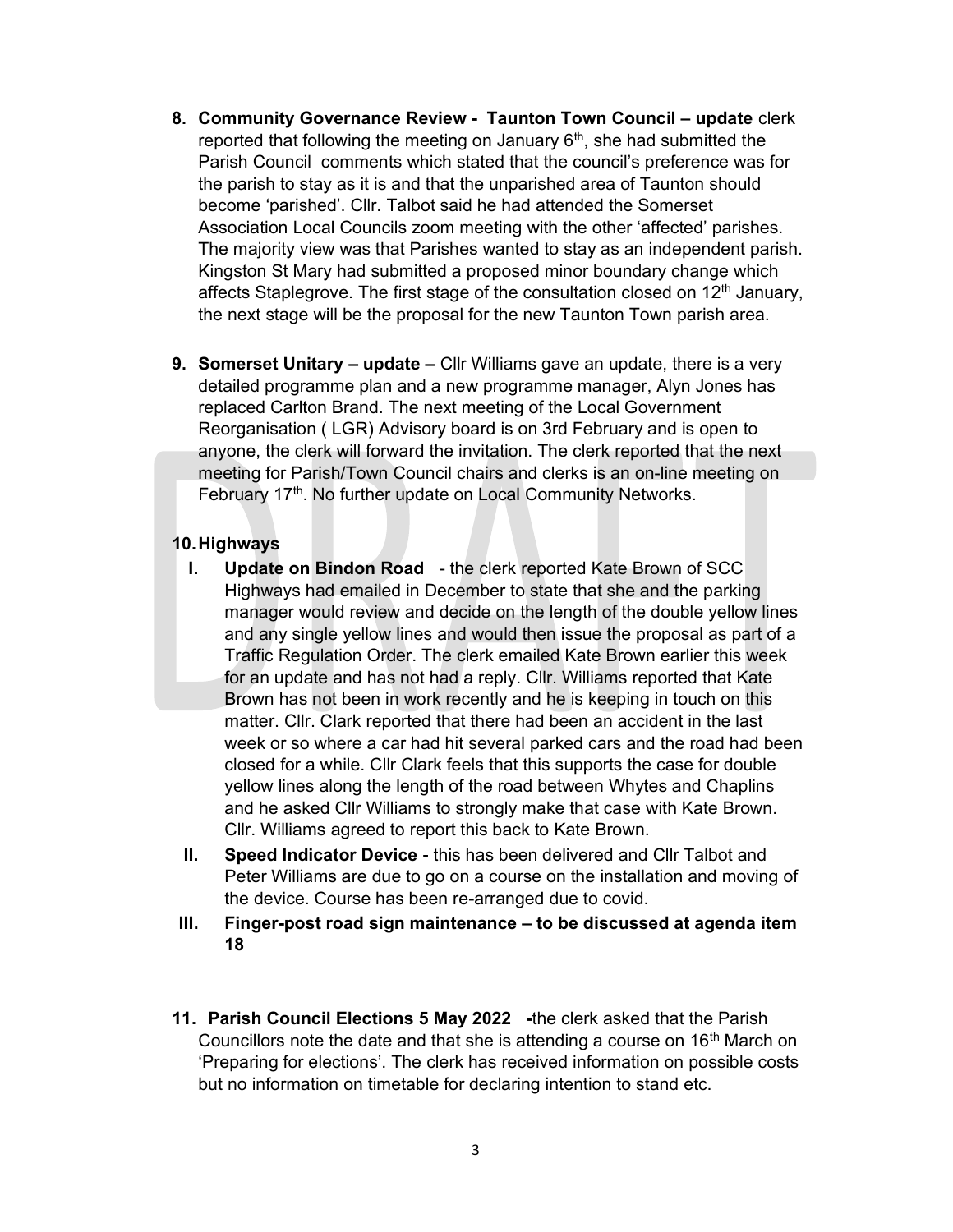12. Report from Cllr Debenham on Bus Strategy and Climate Change Cllr Debenham reported on the recent meeting he attended on the Bus Strategy for Somerset. He reported that the Bus Service Improvement Plan was presented but how much of it will be delivered hinges on how much Government funding there will be. The expectation of Parishes is that they keep up-to-date and support the plan by stimulating bus usage, Cllr Debenham asked if bus information could be put on the parish website and the clerk said she will investigate how to do this.

Cllr. Debenham reported that he has also attended a day's training on Carbon Literacy, it was a very full day with lots of data and information some of it new to him. He reported that each Parish Council should have a climate emergency action plan and he could start to put this together. The clerk reported that there are spaces left on this course and she would circulate the invitation. Cllr. Darch said she could run a short workshop on Carbon Literacy/Climate Emergency planning for the Parish Council. Cllr Talbot accepted this offer and also gave thanks to Cllr Debenham for attending the two events.

Cllrs Darch and Williams left the meeting at 6.45pm

- 13. Annual Review of Parish Council Risk Assessment the clerk reported that the Internal Auditor has recommended that the council's standing orders and financial regulations are reviewed more frequently than every 5 years. The clerk proposed review every 3 years and this was agreed by all. Cllr Moon advised that two references to SWT departments needed updating. The clerk will do this and number the pages of the document for easier referencing.
- 14. Queen's Platinum Jubilee update it was agreed to include in the budget for 2022/23 the funds to cover the cost of re-gilding the clock on the church tower. Cllr Bird reported as the Parish Council representative on the Village Hall committee that activities are being planned to celebrate the jubilee. She asked Cllr. Williams if there are any funds/grants available specifically for the Jubilee celebrations; he replied that no specific funds available but there are community funds. It was proposed by Cllr. Talbot that £750 was put into the budget to cover the cost of re-gilding and donation towards the planned activities. This was agreed.
- 15. Planning Applications details on Somerset West and Taunton website i) Application :34/21/ 0026/LEW this has been considered by the planning committee on 16/12/2021 and it was decided to support this application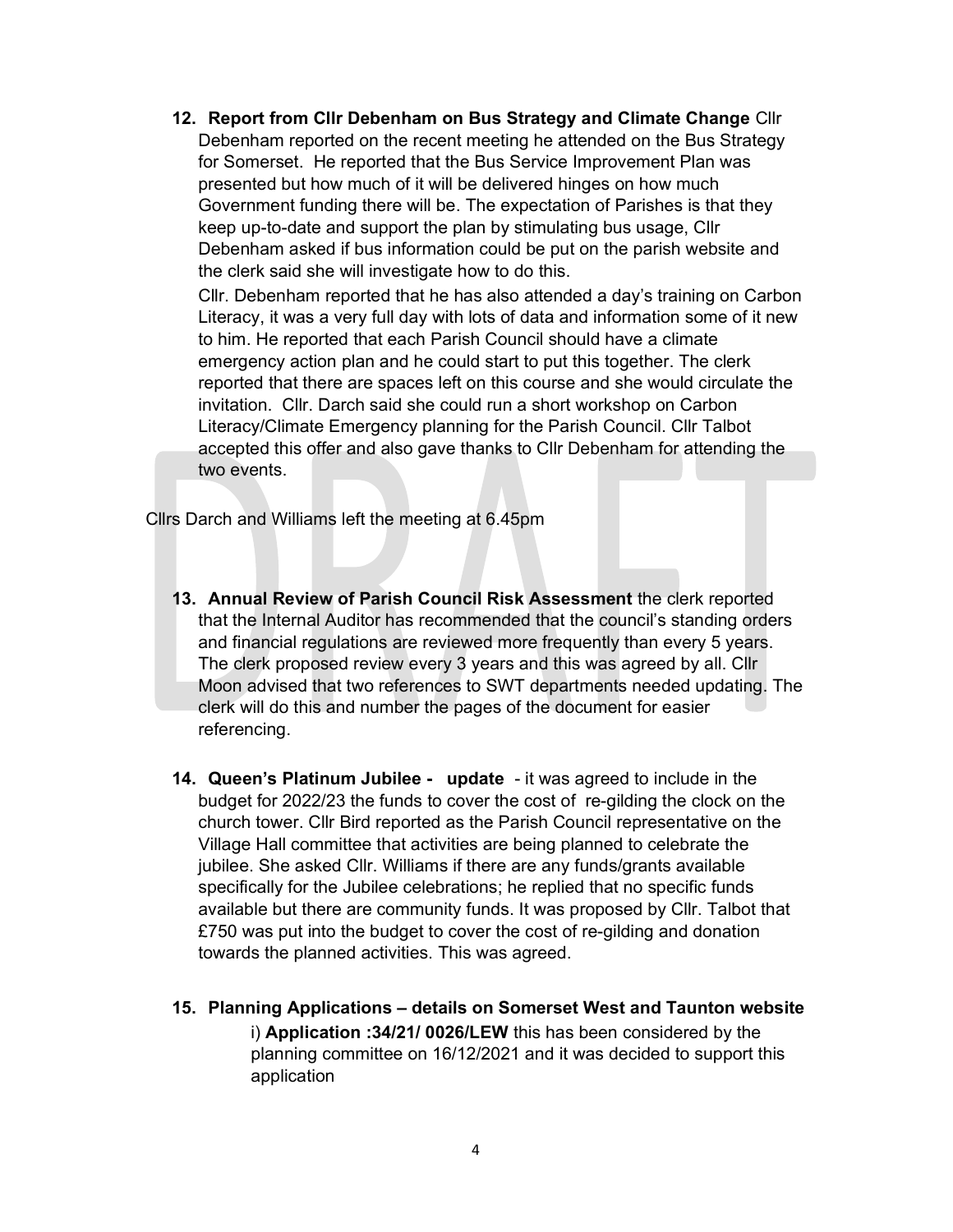ii) Application 34/21/0032/T: After discussion, agreed to submit no comment.

iii) **Application 34/21/0031**: After discussion, agreed to submit no comment.

#### 16. Financial Matters

- i. Bank Reconciliations October 2021 and November 2021 these had been circulated with the minutes and Cllr. Clark had carried out the independent check.
- ii. Budget December 2021 budget position to the end of December was reported on .
- iii. Receipts and Payments since last meeting see table below these were noted and agreed.

### 17. Date of next meeting and setting of Annual Parish Meeting and Annual Meeting of the Council

Thursday  $17<sup>th</sup>$  March 2022 – 5pm

The Annual Parish meeting has to be held between March and the end of May, and the Annual meeting of the Parish Council has to be held within 14 days of an election in an election year. Both meetings must not start before 6pm. Date of both annual meetings set for Thursday May  $12<sup>th</sup>$  2022 at 6pm, the Annual Parish meeting will be held first and then the Annual meeting of the Parish Council will follow.

#### 18 Exempt Session – exclusion of the Public and Press

To resolve that under section 1. Paragraph 2 of The Public Bodies (admission to meeting) Act 1960, the press and public be excluded from the meeting for the following items of business because publicity would be prejudicial to the public interest by reason of the confidential nature of the business to be transacted:

#### Quotes for maintenance of finger-post road signs

As requested at the last meeting in November, the clerk contacted the clerk at Norton Fitzwarren to ask about the contractor they used to carry out the recent work to their finger-post road sign. Norton Fitzwarren did obtain other quotes and would recommend the contractor they used for the quality and timeliness of getting the work done. The clerk proposed that the Parish Council use the same contractor. This was agreed.